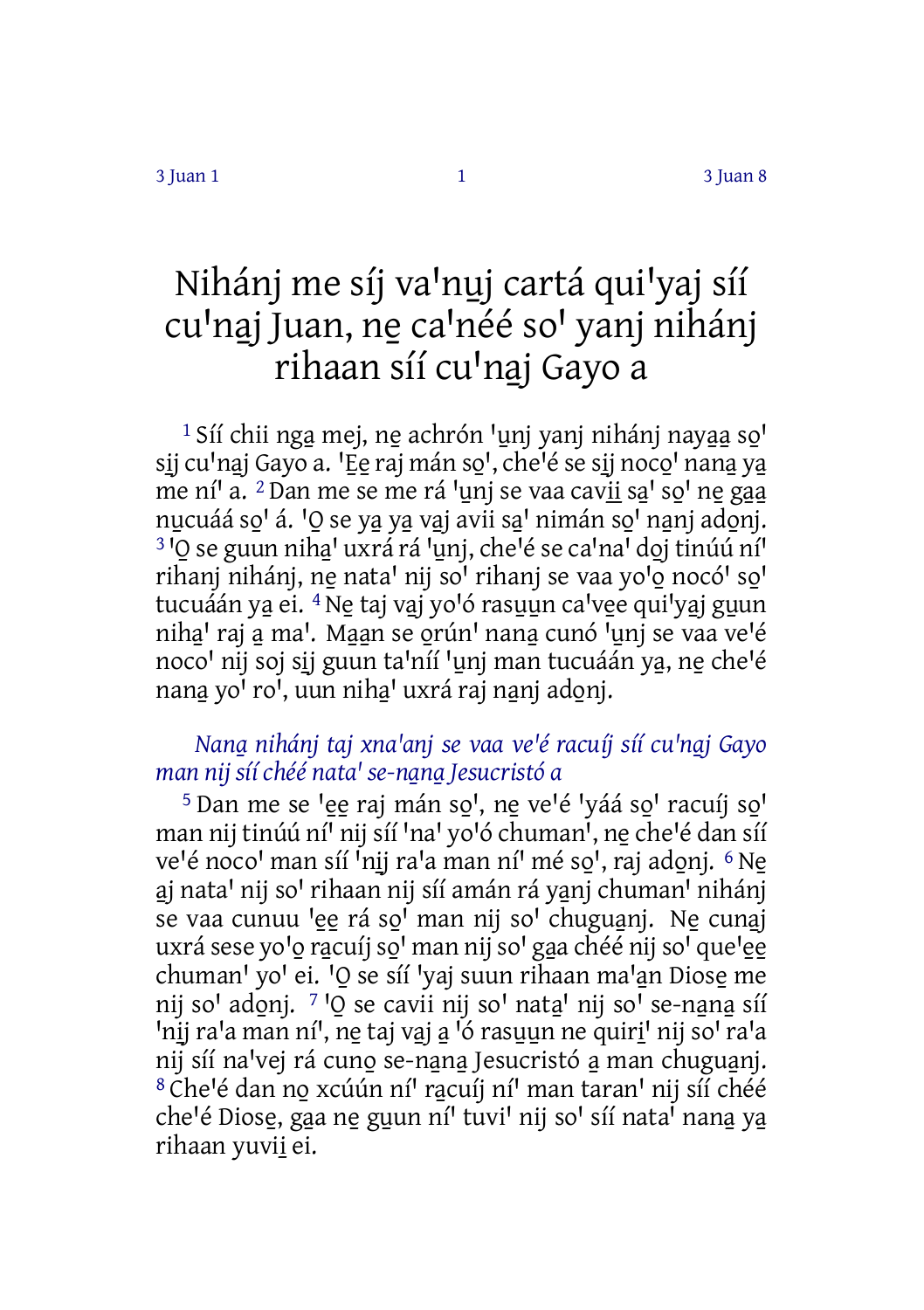*Nana̱nihánj taj xnaꞌanj cheꞌé ꞌo̱síí chiꞌi̱i̱nimán a*

<sup>9</sup> Dan me se qui'yáj <sup>'</sup>o yanj cartá ca'néé 'unj rihaan cunudani nij síí amán rá ni<sup>l</sup>yaj man Jesucristó yanj chiháán so'a. Tzaj ne vaa yo'o tuvi' nij so' síí cu'naj Diótrefes, ne so' me síí me rá guun chij rihaan nij so', ne na'vej rá so' cuno so' se-nanaj ma'. <sup>10</sup> Che'é dan, sese cuchi' uún 'uni rihaan so', ne cataj xna'anj 'unj rihaan so' che'é se nij 'yaj so' gaa tu'va so' nana nij che'é núj ei. Ne nuveé inanj nana nij a'mii so' ma'. Dan me se gaa uchi' nij tinúú ní' chiháán so<sup>i</sup>, ne ne a<sup>i</sup>mii so<sup>i</sup> ga nij tinúú ní<sup>i</sup> ma'. Tananj uún, ne me ma'an síí me rá ca<sup>i</sup>mii ga nij tinúú ní', ne aráán so' chrej rihaan nij yuvii se gaa nanj ca'mii nij yuvii ga nij tinúú ní<sup>'</sup>, ne ndaa rii so' xe' man nij yuvii chuguanj. Danj 'yaj síí cu<sup>'</sup>nai Diótrefes ei.

## *Nana̱nihánj taj xnaꞌanj se vaa veꞌé quiꞌya̱j níꞌ a*

 $11$  Dan me se  $^1$ ee rá  $^1$ unj mán so $^1$ , tinuj. Ne se guun qui 'yáá so' ndaa vaa 'yaj nij síí chi'ii ma'. Maan se qui 'yáá so' ndaa vaa 'vai nij síí vaa sa' á. 'O se síí 'vai se sa' ro', me síí noco' man Diose adonj. Ne síí 'yaj se chi'ii ro', ne ne'en so<sup>'</sup> man Diose a ma'.

## *Nana̱nihánj taj xnaꞌanj cheꞌé síí cuꞌna̱j Demetrio a*

<sup>12</sup> Cunudanj nij tinúú ní<sup>1</sup> taj xna<sup>l</sup>anj che<sup>l</sup>é síí cu<sup>l</sup>naj Demetrio se vaa síí vaa sa' me so', ne ya ya síí sa' me so' adonj. Yo' me nana taj xna'anj núj rihaan so', ne aj ne'én so<sup>'</sup> se vaa nana ya me nij nana ataj xna'anj núj rihaan so' a.

### *Nana̱nihánj taj xnaꞌanj se vaa cuchi̱ꞌ Juan rej ya̱nj Gayo a*

<sup>13</sup> Vaa ndo'o nana guun rá <sup>I</sup>unj cataj xna'anj 'unj rihaan so', tzaj ne na'vej rá <sup>J</sup>unj cachron 'unj nu' nana yo' rihaan vanj nihánj a man chuguanj. <sup>14</sup> Tzaj ne cuchij rihaan so<sup>'</sup>, gaa ne ca'vee ca'mii ní' me ma'an nana rihaan tuvi' ní' ei. <sup>15</sup> Dínj gaa nimán so<sup>l</sup> á. Me rá nij tinúú ní<sup>l</sup> se vaa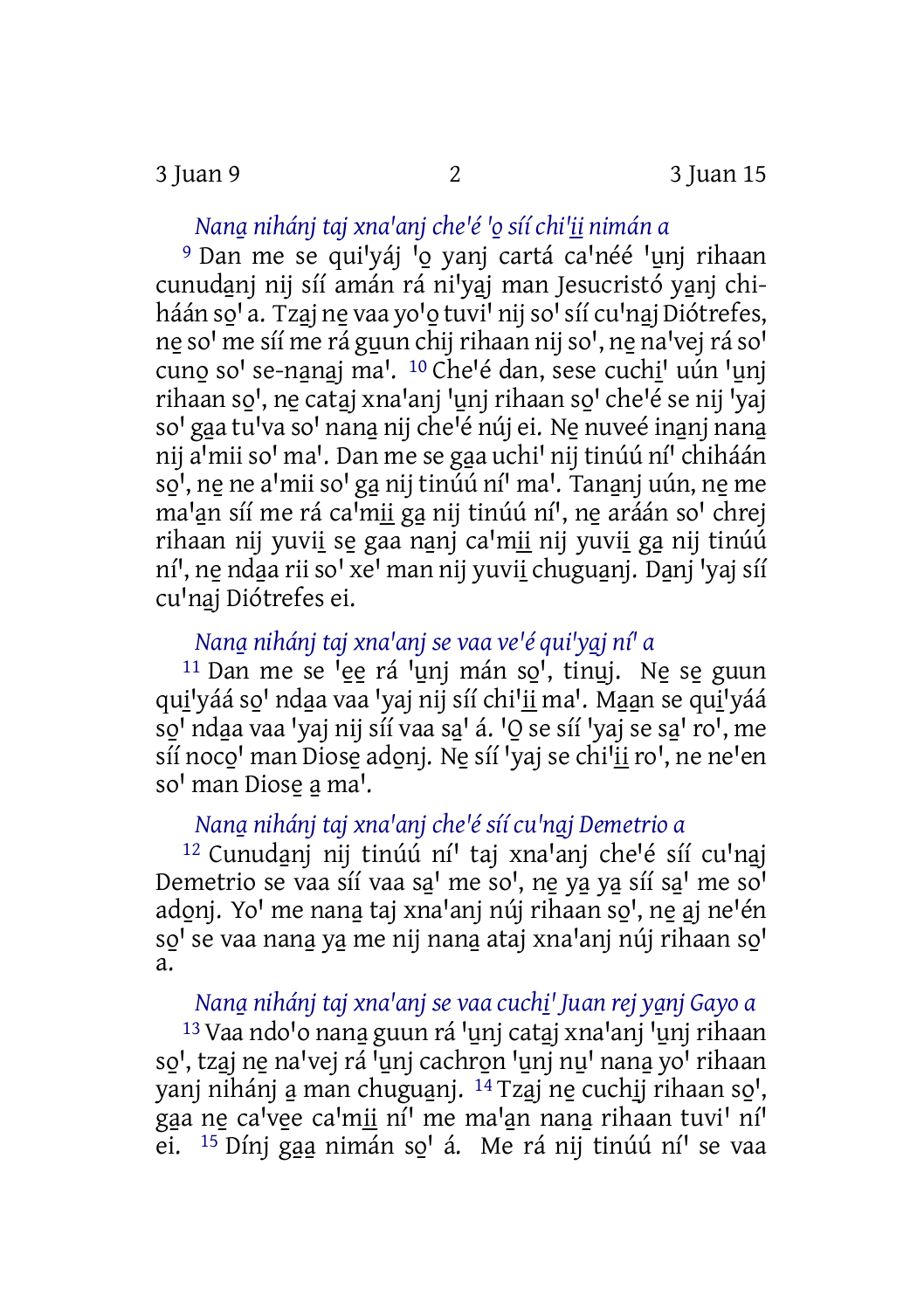3 Juan 15

ve'é cayáán so' á. Cataj so' rihaan 'o 'o nij tinúú 'unj yanj chiháán so' se vaa ve'é cuman nij so' raj a.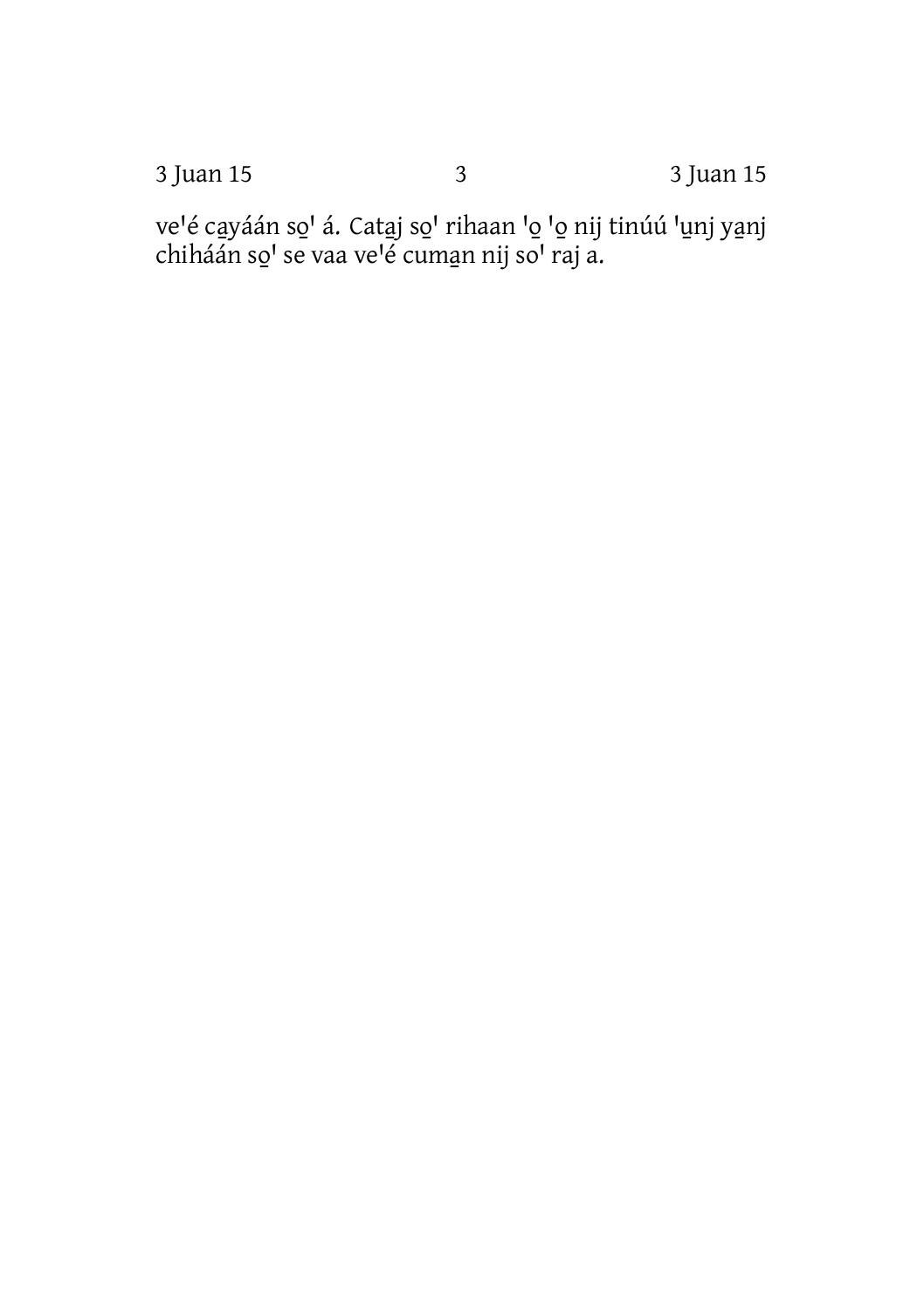## Se-nānā Diosē nanā sā' me rá catūū nimán ní' a

4

New Testament in Triqui, Copala (MX:trc:Triqui, Copala)

copyright © 1987 Wycliffe Bible Translators, Inc.

Language: Triqui, Copala

Translation by: Wycliffe Bible Translators, Inc.

Triqui, Copala [trc], Mexico

#### Copyright Information

© 1987, Wycliffe Bible Translators, Inc.

This translation text is made available to you under the terms of the Creative [Commons](http://creativecommons.org/licenses/by-nc-nd/4.0/) License: Attribution-Noncommercial-No Derivative Works. (http:// creativecommons.org/licenses/by-nc-nd/3.0/) In addition, you have permission to port the text to different file formats, as long as you do not change any of the text or punctuation of the Bible.

You may share, copy, distribute, transmit, and extract portions or quotations from this work, provided that you include the above copyright information:

You must give Attribution to the work.

You do not sell this work for a profit.

You do not make any derivative works that change any of the actual words or punctuation of the Scriptures.

Permissions beyond the scope of this license may be available if you contact us with your request.

The New Testament

in Triqui, Copala

#### © 1987, Wycliffe Bible Translators, Inc.

This translation is made available to you under the terms of the Creative Commons Attribution-Noncommercial-No Derivatives license 4.0.

You may share and redistribute this Bible translation or extracts from it in any format, provided that:

You include the above copyright and source information.

You do not sell this work for a profit.

You do not change any of the words or punctuation of the Scriptures.

Pictures included with Scriptures and other documents on this site are licensed just for use with those Scriptures and documents. For other uses, please contact the respective copyright owners.

2014-04-30